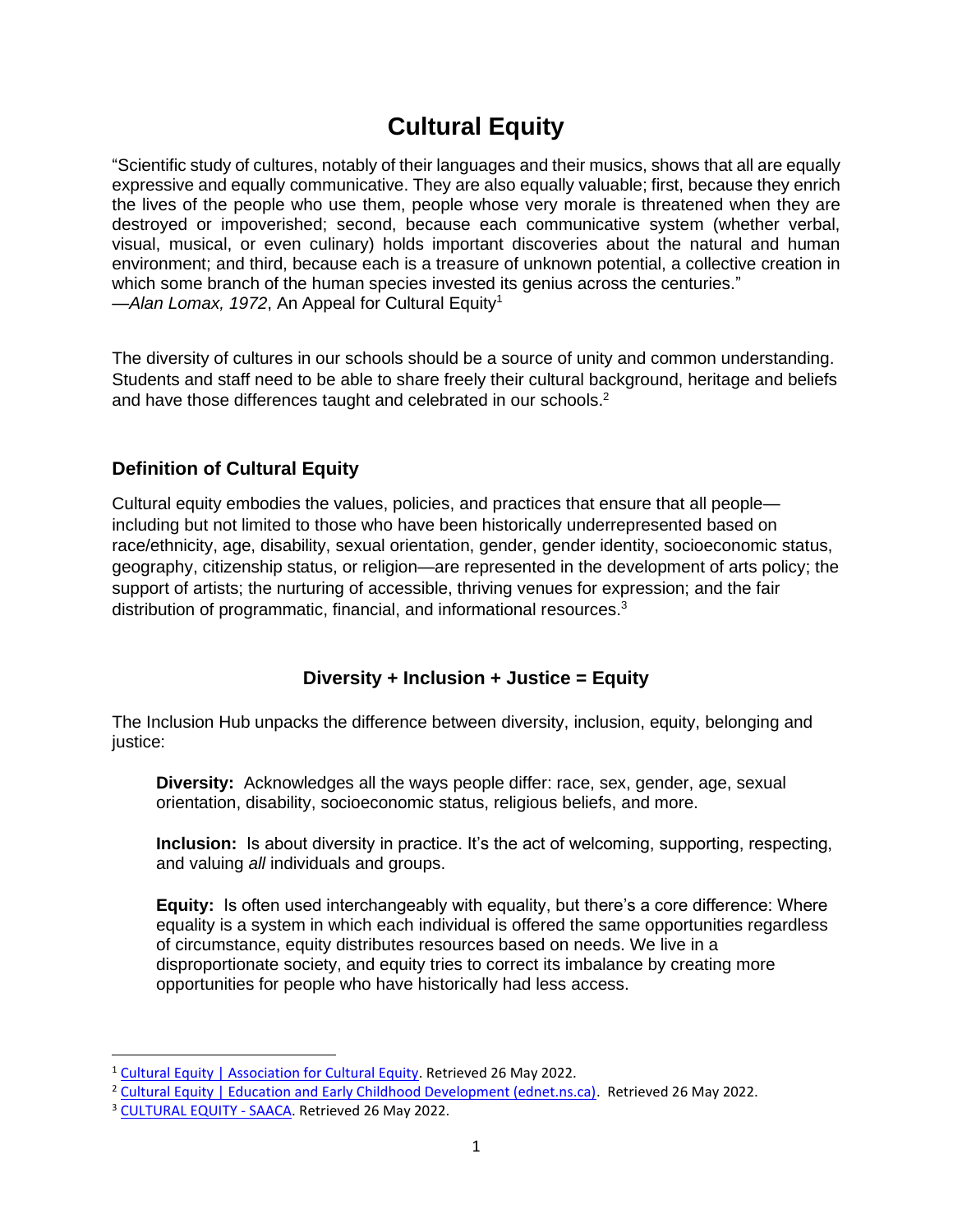**Belonging:** Infers that an equitable structure is in place and functioning to make all people, *no matter their differences*, feel welcome. When you reach for equity, you're striving for a system that benefits *everyone*, no matter their circumstance. Belonging is when this not only works, but no one feels as if their inclusion is questioned.

Equity, diversity, and inclusion all mean different things, but interact with *and* rely on one another. **Equity is the** *goal* **of diversity and inclusion.**

**Justice:** Is the mission of equity, in which an equitable system works so well it eventually *eliminates* the systemic problems driving the need for the latter. In other words, everything is fairly and evenly distributed to people no matter their race, gender, physical ability, or other personal circumstances.

Where diversity and inclusion focusses on making all groups feel welcome, diversity, equity and inclusion also addresses the systemic ways access to things—such as education, food, the web, and more—are unequally distributed.<sup>4</sup>



Create Equity.com shared this perspective of cultural equity:

# **A Vision for Culture in Ontario**

An Ontario where every person has the opportunity for creative expression and cultural participation, and where the diversity of our stories and communities is reflected, valued and celebrated, now and as part of our legacy to future generations.<sup>6</sup>

<sup>4</sup> What Is Diversity, Equity & Inclusion (DEI)? (inclusionhub.com). Retrieved 26 May 2022.

<sup>5</sup> Making Sense of Cultural Equity (createquity.com). Retrieved 26 May 2022.

<sup>6</sup> The Ontario Culture Strategy: Telling our stories, growing our economy | ontario.ca. Retrieved 26 May 2022.